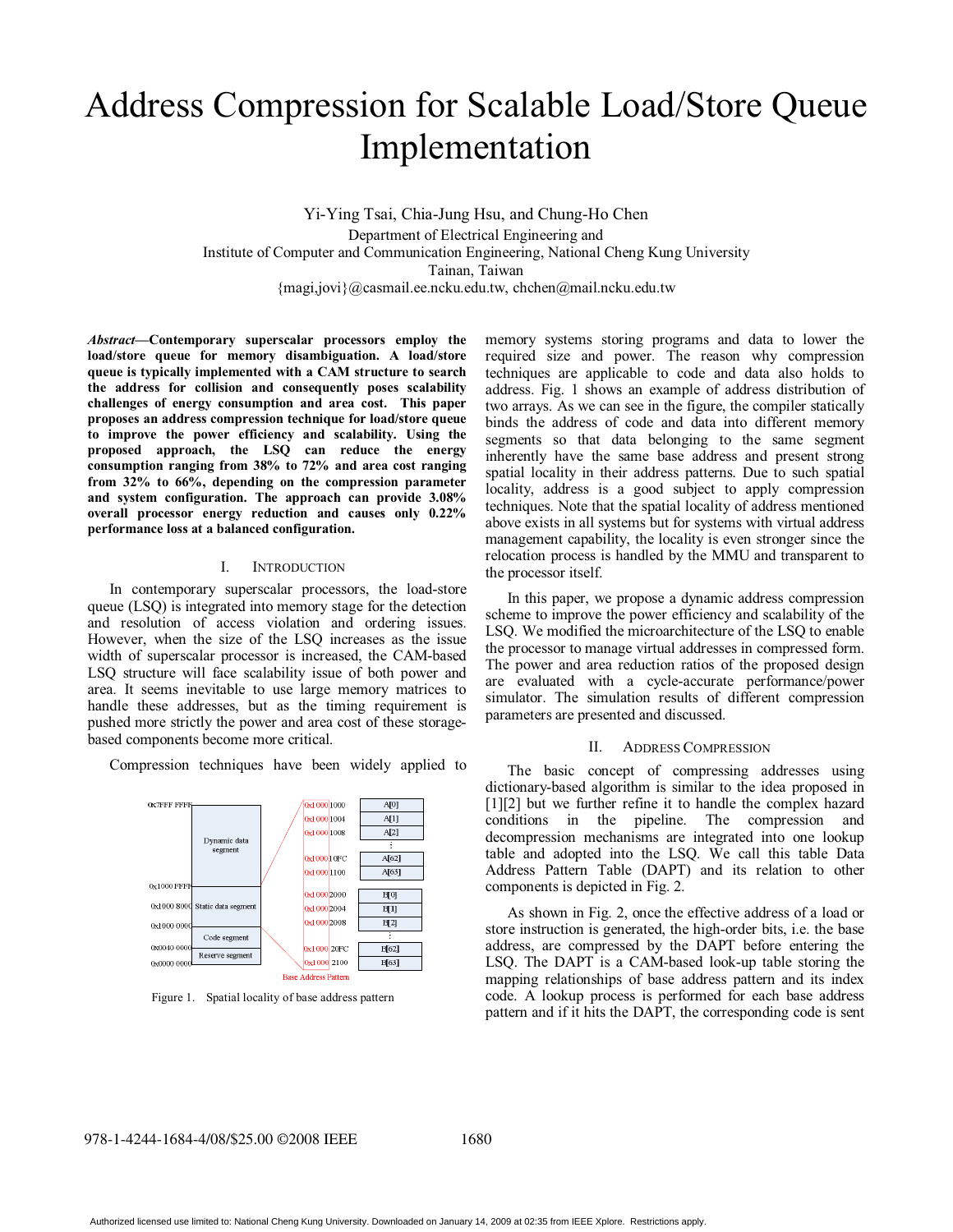

Figure 2. Applying address compression to LSQ

to the LSQ. If no matched pattern is found, an empty entry inside DAPT will be selected to store the address. When there is no entry available, the compression process for the incoming pattern will be deferred and the memory scheduling pipeline will be stalled until a DAPT entry is available. The compressed LSQ stores the code of compressed base address along with the uncompressed offset, thus lower the required CAM-based storage. When the memory scheduler circuit decides one or more entries of the LSQ are to be issued for memory access, the DAPT again will be indexed using the code to readout the base address.

The DAPT replacement is a simple counter-based mechanism. A counter is attached per entry of DAPT to indicate how many entries in the LSQ are encoded using that pattern code. Every address entering the LSQ will increment the corresponding counter in DAPT. Whenever an address leaves the LSQ, its corresponding pattern counter is decreased by one and if the counter reaches zero, that entry is invalidated and becomes a candidate for DAPT replacement. Such counter-based replacement has side effect of generating additional two pipeline hazards and are discussed in the next section.

#### III. IMPLEMENTATION ISSUES

In this section several implementation issues are discussed. First, the cost of DAPT must be kept at a reasonable range so that it can benefit the overall power and area usage of the compressed LSQ. Second, the counter-based table updating along with the deferred compression mechanism contributes to simplify the hardware complexity of the DAPT but will impact performance and generate two hazards for the pipeline. The following sub-sections will discuss why these issues occur and how we solve them.

#### *A. Cost of DAPT*

Fig. 3 shows the detailed circuit diagram of the DAPT and the compressed LSQ. In this exemplary embodiment, the higher 20 bits of the base address are compressed by the DAPT and the contents of the LSQ entries are modified accordingly. The DAPT is a CAM-based storage component with a counter appended to each entry for correct replacement as mentioned above. The 4-bit code length implies that the



Figure 3. Exemplary Embodiment of DAPT and compressed LSQ

entry count of the DAPT in this example is 16 and in later sections we name such configuration as "16E20B."

It's obvious the wider the compressed address is, the more area and power can be saved in the LSQ. However, expanding the width of compressed address will contradictorily weaken the spatial locality therefore place more pressure on DAPT replacement. And the DAPT replacement pressure can be mitigated by increasing the entry count. Since the cost of DAPT is proportional to both entry count and compressing width, it would be favorable if a balance between spatial locality and DAPT compression efficiency can be found. From preliminary statistics of program behavior and estimation of area usage, we concluded that at least 16 bits of the address should be compressed and the DAPT should contain more than 8 entries. The effects of various compression parameters on energy consumption, area and performance are presented and discussed in Section V.

## *B. Deadlock in DAPT*

The deferred compression will cause a deadlock if the incoming instruction happens to be at the head of the reorder buffer (ROB). The ROB holds the in-flight instructions and commits them in program order when the result of the instruction is ready. Since the head entry of the ROB holds the most urgent instruction to be committed, no other instruction can leave the pipeline before the head entry is committed. If such an urgent instruction is dispatched to the LSQ and the DAPT is full, the deadlock occurs because the incoming instruction is deferred and no other instruction in the LSQ can be committed to reset the counters in DAPT.

The solution for this problem is to make the LSQ bypass the urgent instruction, i.e., do not schedule the instruction into the LSQ, and hence the urgent instruction will be processed directly without being queued. After the urgent instruction is committed, the remaining instructions in the LSQ will be able to update the DAPT and the deadlock is avoided. Such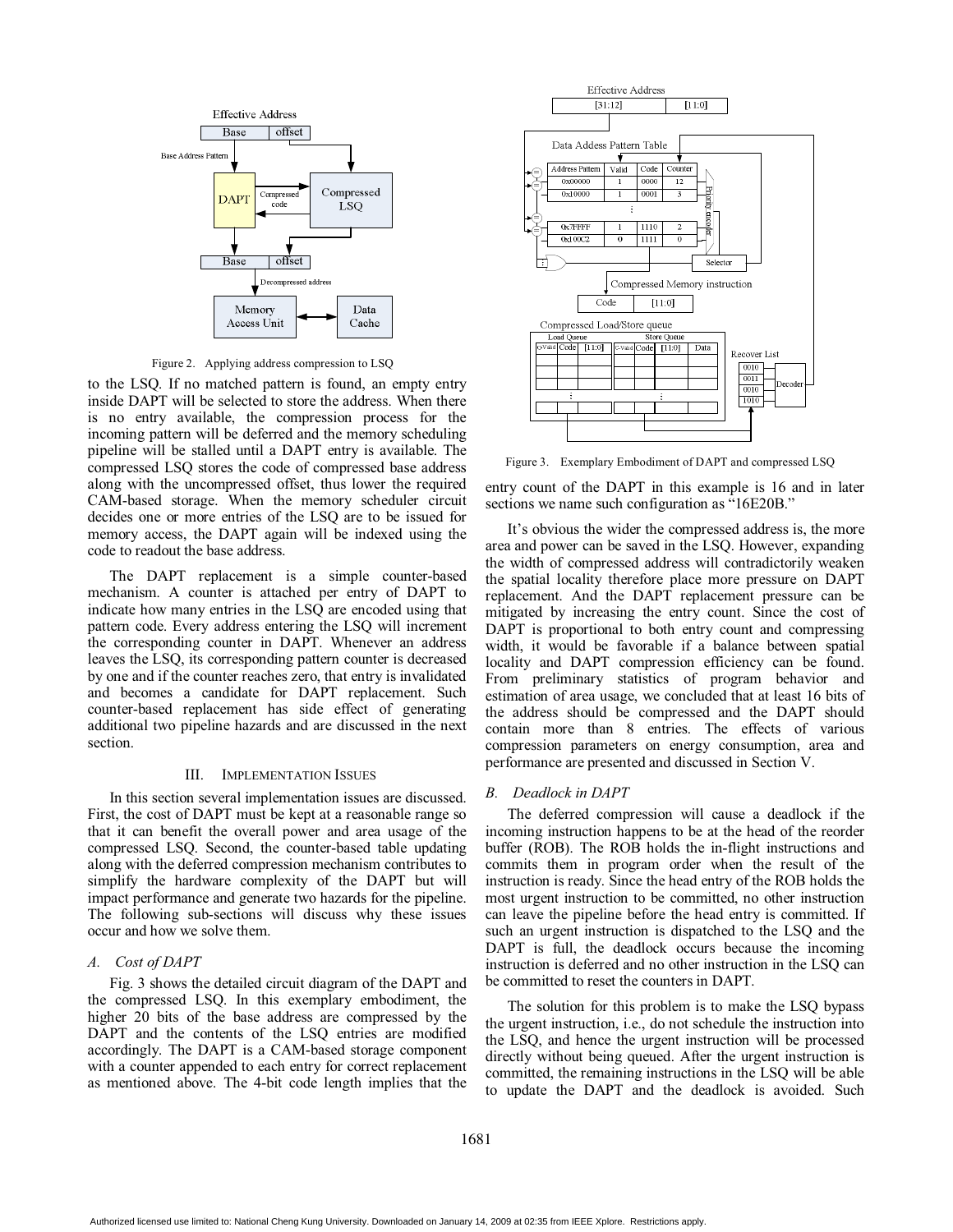modification to pipeline will degrade performance since the bypassed load or store won't have chance to forward or squash redundant memory instructions in the LSQ. However, our experiment shows the impact on performance lies in an acceptable range.

## *C. Incomplete DAPT Counter Updating*

When a branch misprediction or exception happens, the pipeline needs to flush instructions fetched after the exception is signaled. If the instructions which are being flushed include memory access ones, the LSQ will also need to recover to an earlier state i.e. flush some entries in it. However, the flushed load or store instruction will cause the incompleteness of DAPT counter updating. If the flushed memory instructions are just discarded, the corresponding address pattern counters will never reach zero and become resistant to DAPT replacement. Hence it's essential for any instruction being committed or flushed out of the LSQ to have its corresponding counter in the DAPT updated.

To properly update the DAPT counters after the LSQ flush operation, a hardware buffer called *Recover List* (shown in Fig. 3) is integrated into the DAPT. Moreover, a counter-valid bit is appended to each entry of the LSQ to indicate whether the address pattern of the entry is still counted by the DAPT. Whenever an address is compressed and enters the LSQ, the counter-valid bit is set to one and when it's committed with proper updating to the DAPT counter, the bit is reset to zero. A LSQ flush operation caused by an exception won't reset the counter-valid bit to zero so we can tell whether the entry is flushed or committed.

If a LSQ entry with counter-valid bit set to 1 is being discarded, then the pattern code of that entry will be copied to the *Recover List* before the new value replaces it. This copy operation may increase the latency of memory scheduling pipeline but will ensure the DAPT counter to be updated correctly. The Recover List will be checked each cycle and if it holds valid code, the corresponding counter in the DAPT will be decreased. The code will be removed from the Recover List once it has completed updating of the DAPT counter:

## IV. EXPERIMENTAL PLATFORM

We modified the architectural power estimation framework Wattch [4] and SimpleScalar [3] to simulate the behavior of the proposed design. To provide a more precise processor-wide dynamic power accumulation, we use the implementation parameters derived from CACTI 3.0 [5] instead of the original version embedded in Wattch. Since the DAPT and LSQ are mainly based on CAM structure, we also update the CAM dimension parameters of power estimation subroutine in Wattch to fit the proposed design so that the modified simulator can faithfully estimate the energy consumption of compressed LSQ and DAPT.

The baseline system configurations and proposed addresscompressing scheme with various DAPT parameters are listed in Table I. We set the baseline configurations to model high issue rate and large instruction window with different LSQ capacity. The selected applications from SPEC2000 [6] benchmark suite are also listed in Table I. We assume that the

| TABLE I. | <b>SIMULATION CONFIGURATIONS</b> |  |
|----------|----------------------------------|--|
|          |                                  |  |

| Processor                       |                                          |  |
|---------------------------------|------------------------------------------|--|
| <b>Issue Width</b>              | 4-issue out-of-order processor           |  |
| <b>ROB</b> size                 | 256 entries                              |  |
| <b>Functional units</b>         | 4 INT ALU, 1 INT Mult/Div, 2 FP          |  |
|                                 | Adder, 1 FP Mult/Div                     |  |
| <b>Branch Prediction</b>        | Bimodal 2k entries, 1k BTB               |  |
| L1 data cache                   | 4-way 64KB                               |  |
| <b>L1</b> instruction cache     | 4-way 64KB                               |  |
| L <sub>2</sub> unified cache    | 4-way 256 KB                             |  |
| Memory latency                  | 75 cycles                                |  |
| <b>Load / Store Queue Sizes</b> |                                          |  |
| <b>Baseline #1 L32-S32</b>      | $32/32$ entries                          |  |
| <b>Baseline #2 L64-S64</b>      | $64/64$ entries                          |  |
| <b>DAPT</b> parameters          |                                          |  |
| 8-entry compression             | 16 bits, 20 bits, 24 bits, 28 bits       |  |
| width                           | (8E16B, 8E20B, 8E24B, 8E28B)             |  |
| 16-entry compression            | 20 bits, 24 bits, 28 bits, 32 bits       |  |
| width                           | (16E20B, 16E24B, 16E28B, 16E32B)         |  |
| <b>Benchmarks</b>               |                                          |  |
| <b>SPECint</b>                  | gzip, vpr.place, vpr.route, gcc,<br>mcf. |  |
|                                 | parser, bzip2                            |  |
| <b>SPECfp</b>                   | wupwise, swim, mgrid, applu, mesa, art,  |  |
|                                 | equake, ammp, apsi                       |  |

target platform uses separated load and store queues to attain better area yield in exchange of the flexibility of an unified LSQ.

## V. RESULT AND ANALYSIS

This section presents various experimental results of different compression parameters. The area cost of each variant scheme and the baseline system are also estimated to emphasize the scalability issue. Since the area of LSQ is dominated by the large amount of storage component, we estimated total area by calculating the equivalent RAM cell area of each storage component and accumulating them. Note that we assume both the address pattern field of the DAPT and address field of the LSQ are implemented with CAM cells. A popular rule of thumb is to count each CAM cell as two RAM cells [7]. The improvement of power efficiency is measured and presented in the form of energy consumption ratio.

## *A. Energy Consumption and Area Recuction*

Fig. 4 and Fig. 5 show the energy consumption and area usage after applying address compression to the systems with different LSQ size. Both energy consumption and area are normalized to the baseline systems to show the scaling effect. As we anticipated, the compression of LSQ has positive effect on scaling down the dynamic energy consumption and area. The compressed LSQ can reduce energy consumption ranging from 39% to 72% for L32-S32 and 38% to 71% for L64-S64, respectively. The reduction rate is proportional to the compressed pattern width. Comparing Fig. 4 and Fig. 5, we can tell that the larger the LSQ is, the more evident the area scaling effect becomes.

 In Fig. 5, the energy consumption and area of the baseline system L32-S32 are also appended to show that compressing more than 24 bits can substantially scale down the power and area even better than a half-sized LSQ. It's obvious that compression helps to mitigate the scalability issue as the size of the LSQ grows.